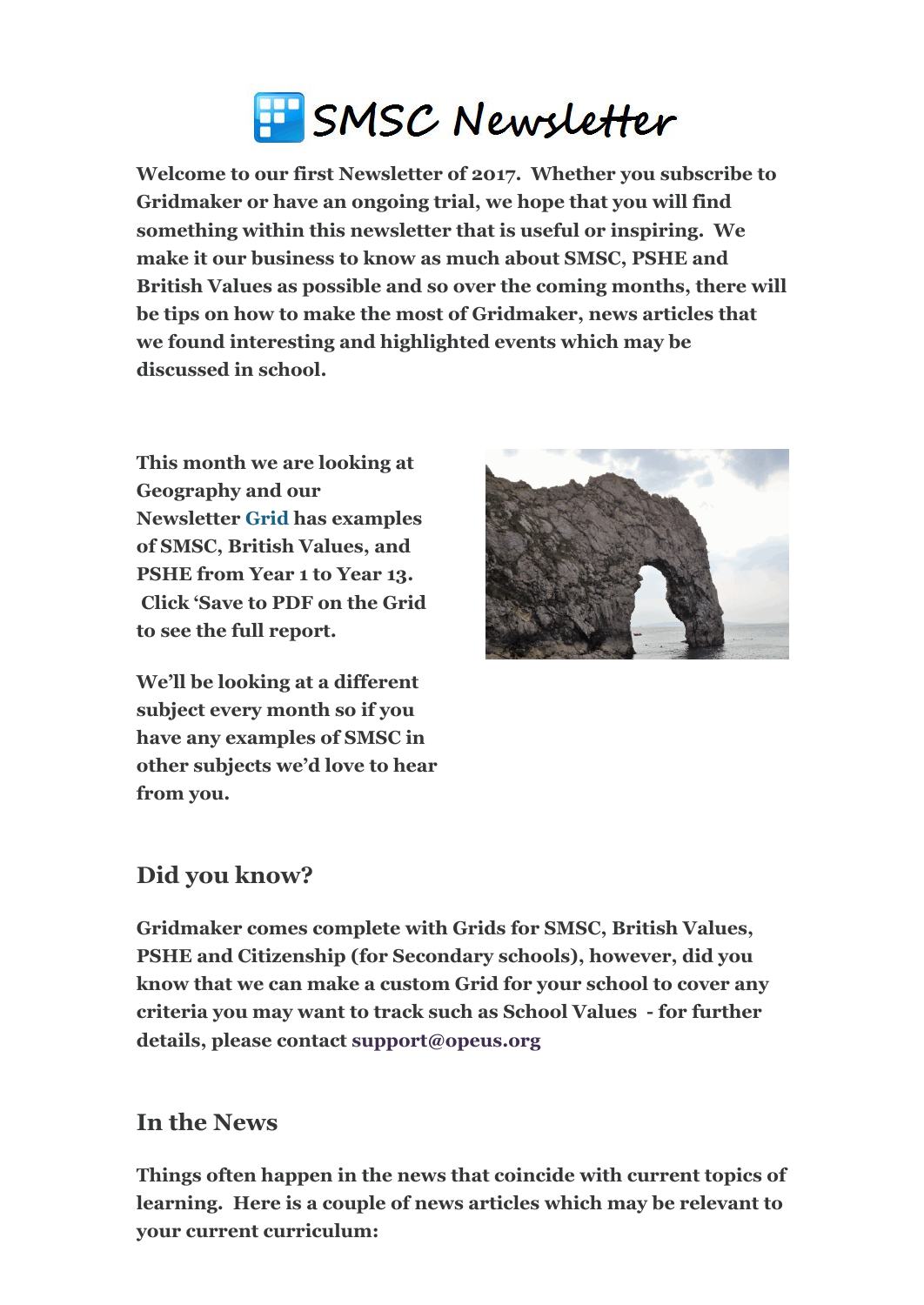**Dippy the Dinosaur is being prepared for a tour of the UK from his home at the British Museum the tour begins in Dorset February 2018 here are the details:**

http://www.nhm.ac.uk/visit/exhibitions/dippy-the-dinosaursgoing-to-move.html

**Sticking with a geographical theme, here's an article about the countries where people are banned from entering the United States**

http://www.express.co.uk/news/world/761087/Donald-Trumpimmigration-ban-what-seven-countries-reasons-US-banning-**Muslim-travellers** 

**Also …**

**This interesting article on the changing face of Chinese Culture could be useful.**

http://www.dailymail.co.uk/wires/afp/article-4111862/Lessonsrespect-Chinas-Confucius-kindergartens.html

**This thought provoking article appeared in the Guardian on 4th January which may be of interest.**

**https://www.theguardian.com/teacher**network/2017/jan/04/sport-skills-and-storytelling-how-charity**begins-at-school** 

## **SMSC - more important than ever**

**Spiritual, moral, social and cultural development has always been the backbone of everything that is taught in school. The World has changed so much and so has the way we teach our children and yet, SMSC is still a vital element of Education in this Country and overseas.**

**Most lessons and activities have an SMSC secret ingredient some are visible in displays on the walls of the school, the way pupils treat each other and how they interact with staff, however, most is unseen and hard to pin down.** 

**Somewhere between planning and execution, the elements of SMSC and British Values covered in an activity in school should be**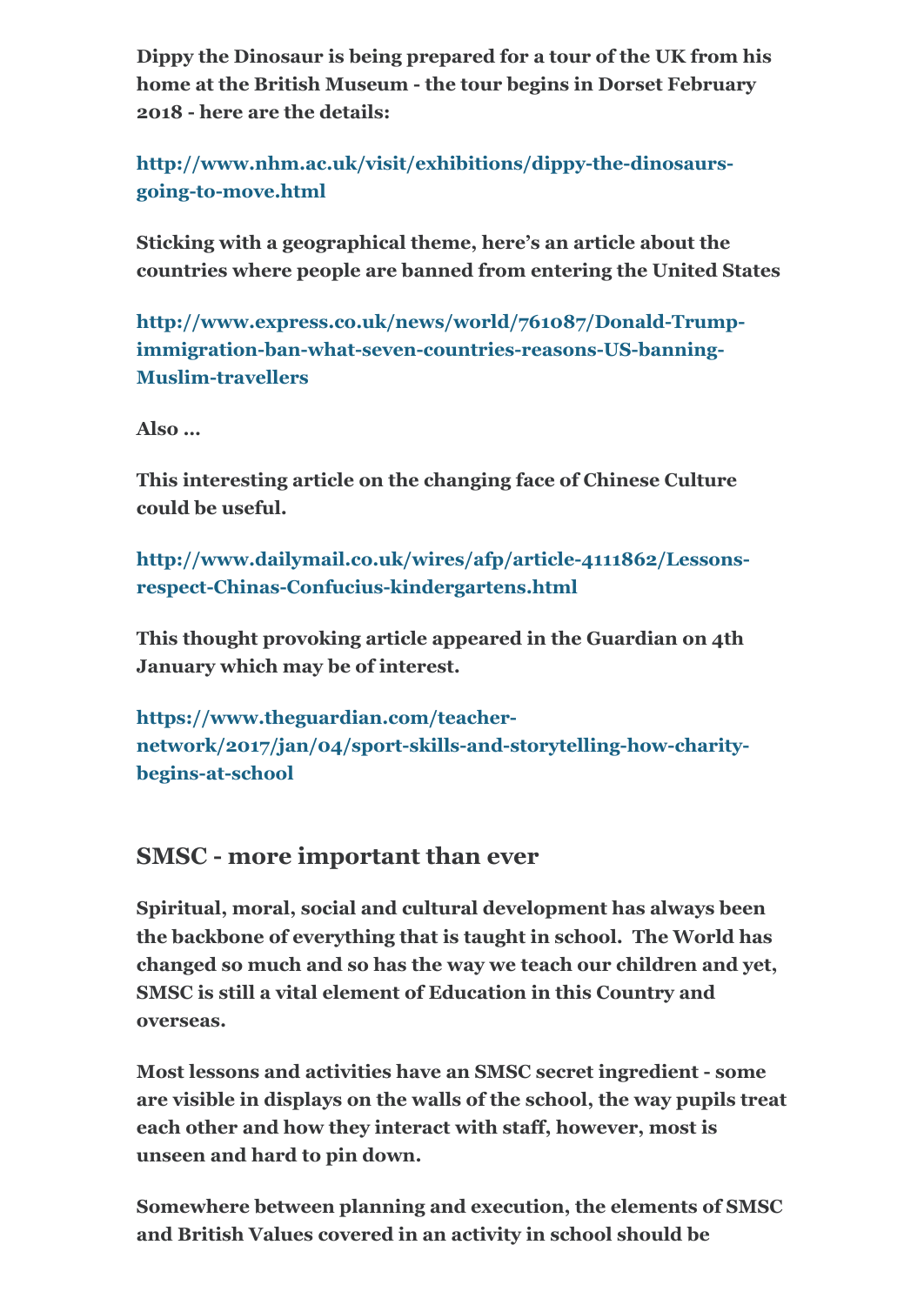**monitored for several good reasons:**

- **It helps to plan a broad and balanced curriculum, not just for the current year**
- **Elements of SMSC aid in emphasising and instilling the whole** lesson, for example, The Christmas Truce - WW1 Football Match **25th December 1914**
- **It promotes good practice**
- **It should be part of the whole school self evaluation**
- **It will be looked at upon school inspection …...**

*"Leaders have failed to plan opportunities for pupils to learn about fundamental British values or to promote their spiritual, moral, social and cultural development. Leaders are not preparing pupils sufficiently for life in modern Britain."*

**Although an element of SMSC is nearly always there, gaps in provision occur. SMSC cannot be covered as a whole in every lesson. Where are the 'Moral codes and models of moral virtue' in a Maths lesson covering long division? Other lessons overflow with aspects of SMSC and British Values that will help to balance the curriculum**

*"Pupils' spiritual, moral, social and cultural development is insufficiently prominent in the curriculum and the broader life of the academy. In particular, pupils do not have a well-developed understanding of the different cultures and faiths in modern Britain"*

**Assemblies are such an important part of delivering SMSC and British Values and the topics are so different and diverse from years gone by.**

*"Topics in weekly assemblies are discussed further in lessons to promote pupils' understanding of fundamental British values. Themes such as 'standing together, teamwork, independence and mutual respect' add significantly to pupils' spiritual, moral, social and cultural development"*

**It is possible to achieve an understanding of the spiritual, moral, social and cultural aspects of life and the World around us, however, examples are needed for that understanding to grow.**

*"Spiritual, moral, social and cultural education is evident throughout the school. Pupils learn about British values, including*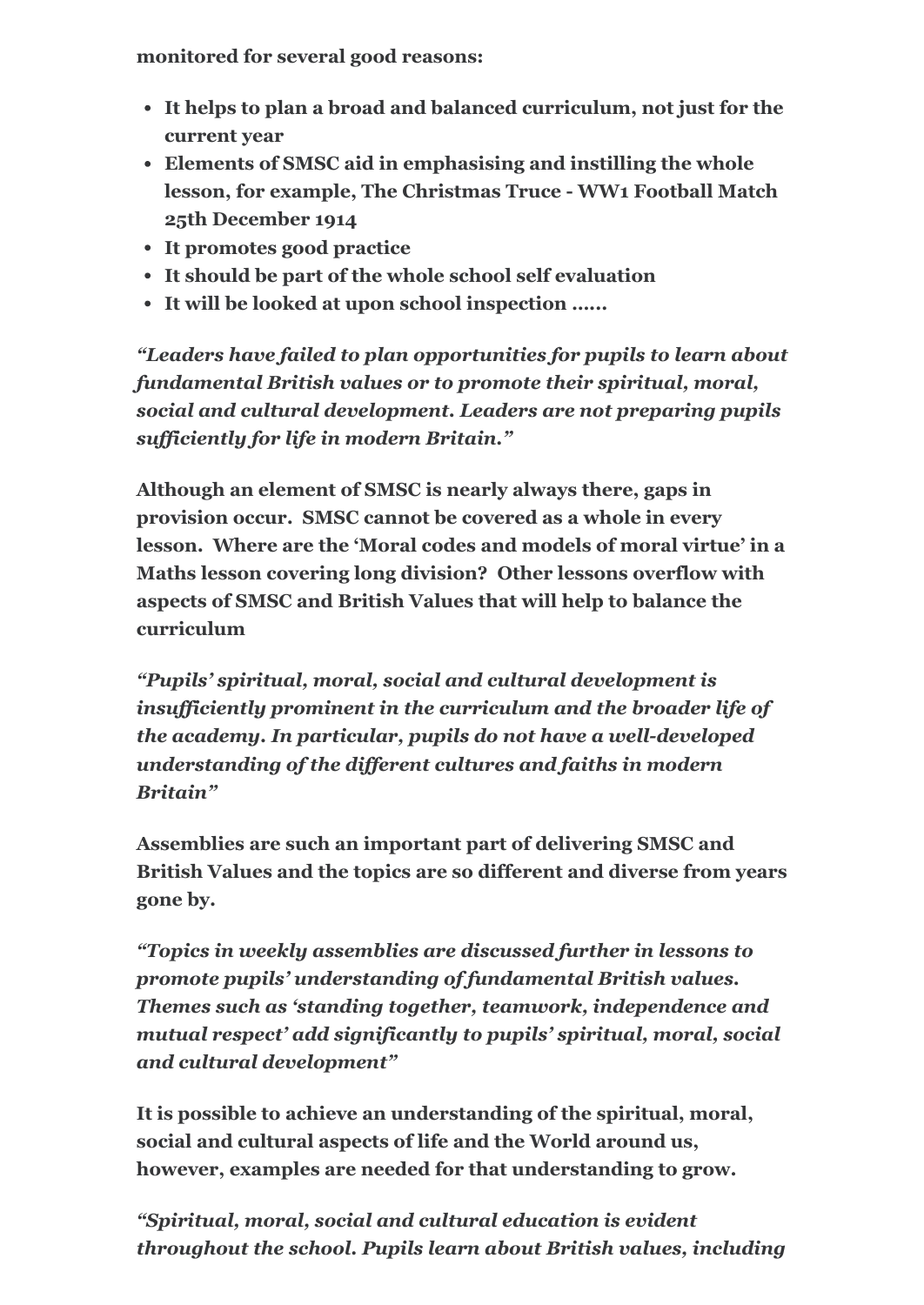*tolerance, in assemblies and form time as well as other subjects such as physical education, science and through the personal, social, health and economic (PSHE) curriculum. Pupils understand issues including diversity, prejudice, immigration and changing communities. As a result of outstanding provision and practice, pupils are very well prepared for life in modern Britain."*

**We are all responsible for the next generation the pop star idolised by millions of screaming teenagers, Prime Ministers and Presidents by their actions, the elderly next door neighbour telling stories from her childhood. Our children will see diversity, appreciate culture and learn right from wrong. They will develop their own personal views and values and embrace tolerance, learn mutual respect and appreciate individual liberty for themselves and those around them because of examples they see in everyday life and those woven into the lessons they learn in school.**

#### *Extracts were taken from recent Ofsted reports*

## **A quick note …..**

**To let you know that our website has much more information about Gridmaker, resources, video's and our contact details [http://smsc.opeus.org](http://smsc.opeus.org/) and don't forget Live Help can be accessed from Gridmaker while you are adding activities. We would** love to hear about your Gridmaker experiences - contact details **below**

## **Gridmaker and more**

**Web based systems are what we do simple, effective and reasonably priced. If you are looking to simplify your self evaluation and school improvement method, take a look at iAbacus. Four easy steps in a process that makes sense and has all the Ofsted information you need to make a judgement, add evidence, decide what helps and hinders progress and create an improvement plan. If you like Gridmaker, you'll love iAbacus. [http://www.iabacus.co.uk](http://www.iabacus.co.uk/)**